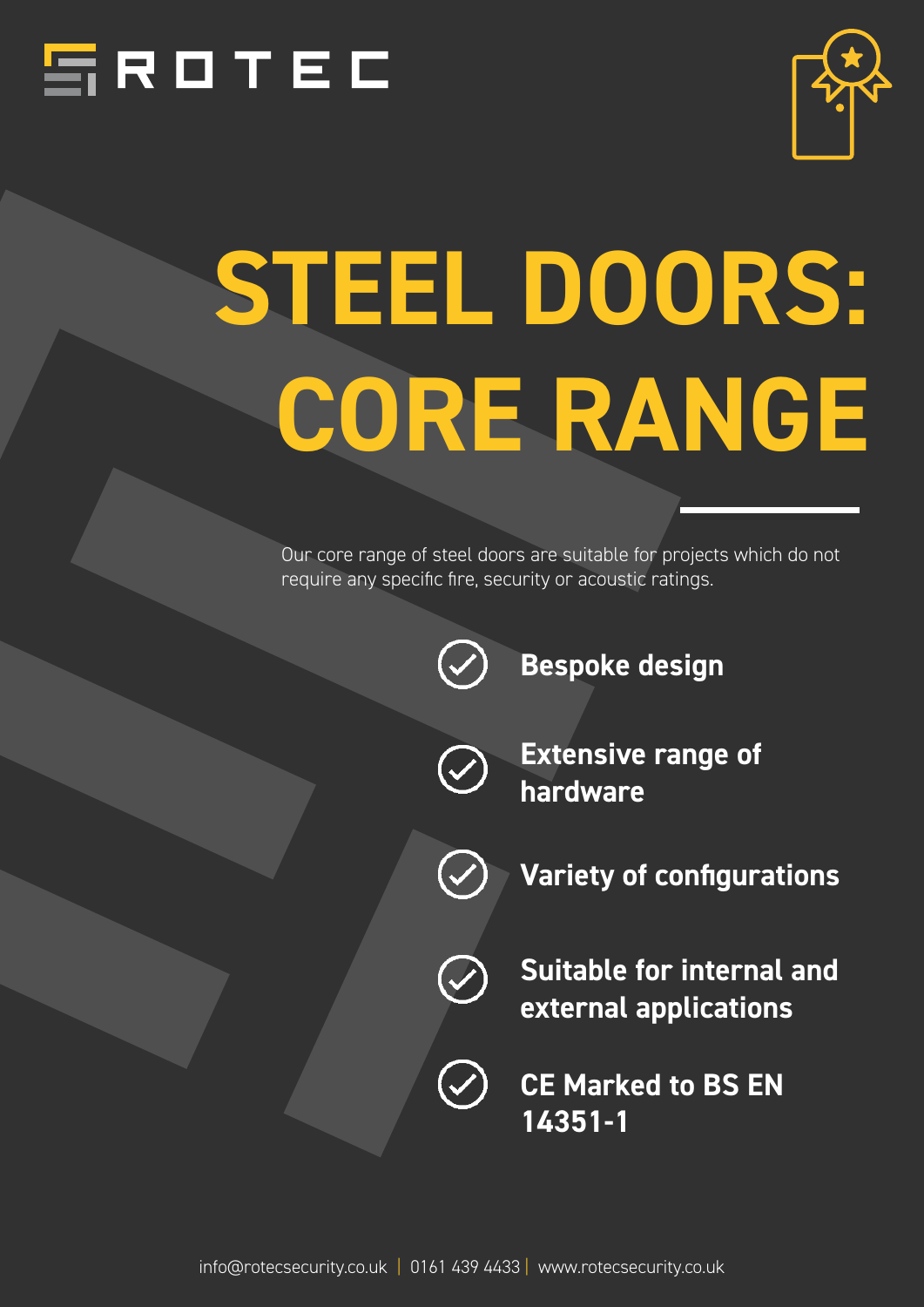|  | $\mathcal{L}(\mathcal{L})$ and $\mathcal{L}(\mathcal{L})$ and $\mathcal{L}(\mathcal{L})$ and $\mathcal{L}(\mathcal{L})$ |  |
|--|-------------------------------------------------------------------------------------------------------------------------|--|
|  |                                                                                                                         |  |
|  |                                                                                                                         |  |
|  |                                                                                                                         |  |
|  |                                                                                                                         |  |
|  |                                                                                                                         |  |

#### **Please note: all information in this data sheet is to be used as a guide only. Multiple configurations and hardware options available. Please enquire for a bespoke quotation.**

## Sizes

All measurements are in millimetres (mm).

|                    | <b>Min Width</b> | Max. Width | Min. Height | Max Height |
|--------------------|------------------|------------|-------------|------------|
| <b>Single Door</b> | n/a              | 3000       | n/a         | 3100       |
| Double Door        | n/a              | 3000       | n/a         | 3100       |

### Overview

- Door leaf material: 1.5mm Zintec Steel, 45mm thick door leaf with astragal lip to closing edge
- Infill: Rockwool
- Door frame and architraves material: 1.5mm Zintec steel
- Door frame profile: Single Rebated 38mm x 100mm
- Estimated 35dB acoustic rating
- Suitable for fixing into timber, steel, or masonry structures.

# Hardware available

Fitted with Zero personnel hardware as standard. An extensive range of locking options are available, including panic furniture available and access control options such as Maglocks, Electric Strikes and Solenoid locks.

## Finishes

Doors are Polyester Powder coated from our comprehensive RAL colour range in a matt, metallic or textured finish. You can find our **[RAL colour chart here.](https://www.rotecsecurity.co.uk/wp-content/uploads/2021/11/RAL-Colour-Chart.pdf)**

Stainless Steel finish and BS finishes available on request. Non-Standard finishes also available on request.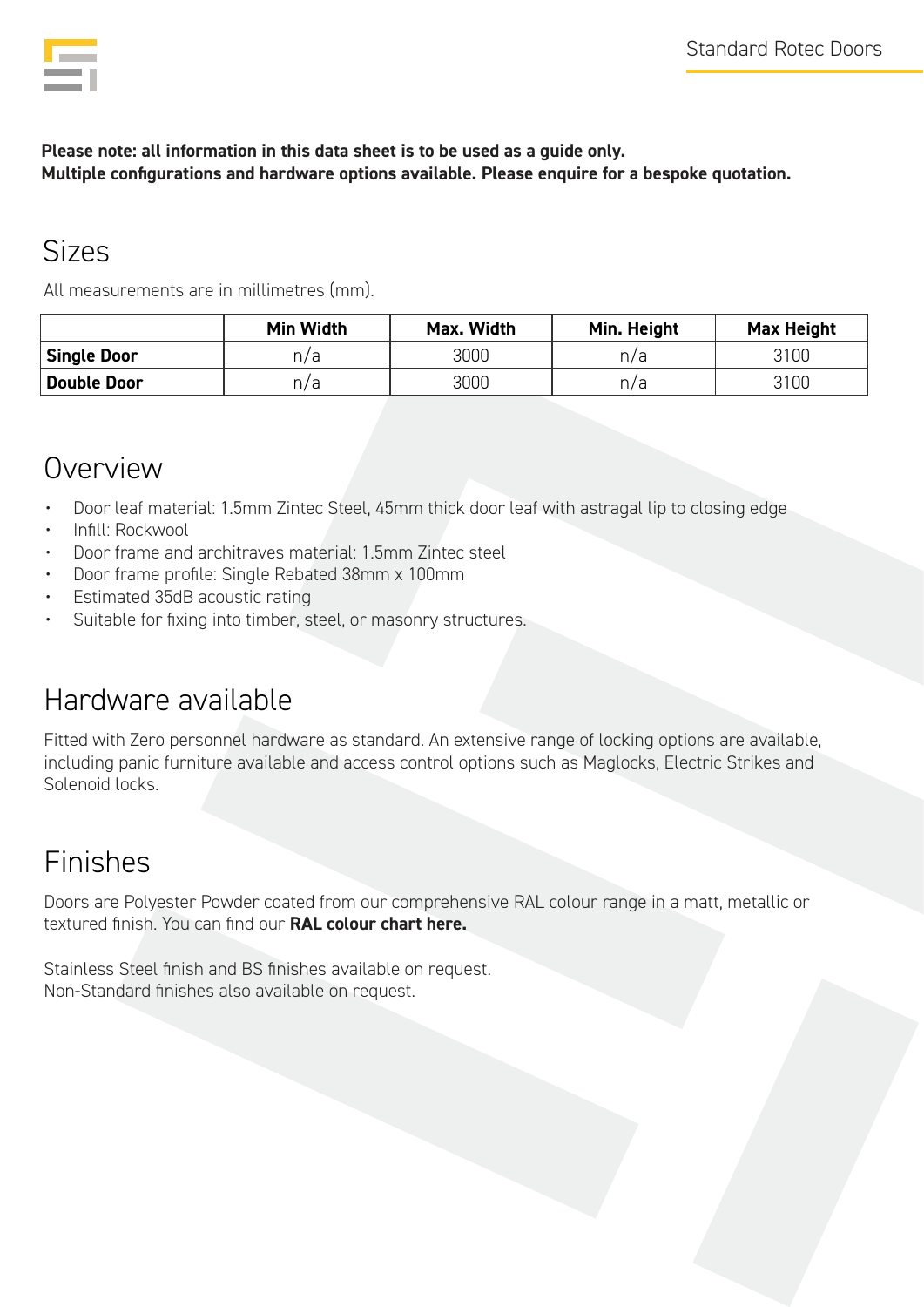

# Additional Options

Louvres



Some of our most popular louvre configurations can be seen above, however, multiple options are available. There must be a minimum of 150mm solid steel from the leaf edge.

Vision Panels





200mm x 1200mm Part M Compliant

2nr 200mm x 600mm Part M Compliant





610mm x 610mm 550mm x 1650mm

Multiple vision panel configurations are available. There must be a minimum of 150mm solid steel from the leaf edge.